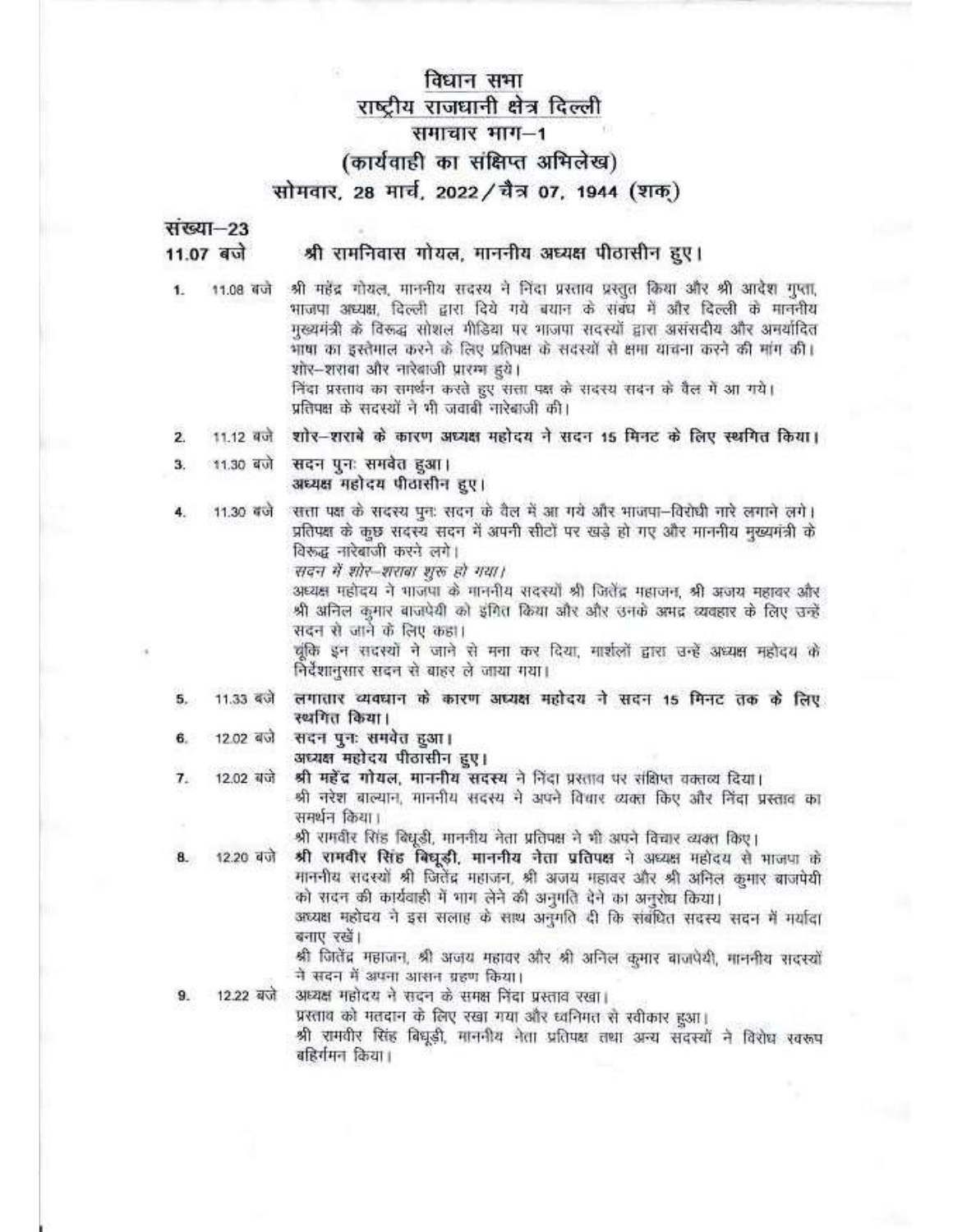10. 12.24 बजे प्रश्न काल:

तारांकित प्रश्न संख्या 21 से 28 तथा 30 से 40 और अतारांकित प्रश्न संख्या 65 से 145 व अध्यक्ष महोदय ने सदन को सूचित किया कि तारांकित प्रश्न संख्या 29 का उत्तर प्राप्त नहीं हुआ क्योंकि यह डीडीए से संबंधित है और उन्होंने सदन को सूथित किया कि इस मामले को डीडीए के समक्ष उठाया जायेगा।

11. 12.26 बजे विशेष उल्लेख (नियम-280) :

> निम्नलिखित सदस्यों ने अध्यक्ष महोदय की अनुमति से नियम-280 के अंतर्गत मामले उठाये :-

1. श्री गिरीश सोनी

6. श्री सही राम 7. श्री अजय महावर

8. श्री जरनैल सिंह

9. श्री जय भगवान

- 2. श्री ओम प्रकाश शर्मा
- 3. श्री जितेंद्र महाजन
- 4. श्री हाजी युनुस
- 5. श्री नरेश यादव
- 12. 12.48 बजे ध्यानाकर्षण (नियम-54) :

श्री सौरभ भारद्वाज, माननीय सदस्य ने 'कश्मीरी पंडितों की दुर्दशा और कश्मीरी परिवारों के पुनर्वास में केंद्र सरकार की अक्षमता' के संबंध में माननीय राजस्व मंत्री का ध्यान आकर्षित किया।

निम्नलिखित सदस्यों ने चर्चा में माग लिया :-

1. श्री कुलदीप कृगार

13. 01.10 बजे श्री विजेंद्र गुप्ता, माननीय सदस्य सदन के वैल में आ गये और मांग की कि उसी विषय पर उनके नोटिस को सदन द्वारा पहले लिया जाए। सदस्य सदन की कार्यवाही में बाधा डालते रहे।

अध्यक्ष महोदय ने श्री विजेंद्र गुप्ता, माननीय सदस्य को इंगित किया।

चुंकि सदस्य ने स्वेच्छा से जाने से मना कर दिया, अध्यक्ष महोदय ने मार्शलों को उन्हें बाहर ले जाने का निर्देश दिया।

श्री रामवीर सिंह बिघूडी, माननीय नेता प्रतिपक्ष तथा भाजपा के अन्य सदस्यों ने विरोधस्वरूप स्वेच्छा से बहिर्गमन किया।

- 14. 01.12 बजे ध्यानाकर्षण (नियम-54) जारी :
	- 2. श्री मदन लाल
	- 3. श्री राजेश गुप्ता
	- 4. श्री मुपेंद्र सिंह जून
	- 5. श्री राजेंद्र पाल गौतम, माननीय समाज कल्याण मंत्री ने भी अपने विचार व्यक्त किए।
	- 6. श्री ऋतुराज गोविंद

श्री मनीष सिसोदिया, माननीय उप मुख्यमंत्री ने चर्चा का उत्तर दिया।

सदन पटल पर प्रस्तुत कागज़ात: 15. 02.15 बजे

श्री कैलाश गहलोत, माननीय परिवहन मंत्री ने निम्नलिखित दस्तावेजों की प्रतियां सदन पटल पर प्रस्तुत की

- 1. दिल्ली परिवहन निगम का वर्ष 2018-19 हेतु वार्षिक प्रतिबेदन (हिन्दी एवं अंग्रेजी प्रतियां)
- 2. 31 गार्च, 2020 को समाप्त हुए वर्ष के लिए दिल्ली परिवहन निगम का लाग-हानि खाता एवं तुलन पत्र (हिन्दी एवं अंग्रेजी प्रतिया)
- 3. दिल्ली परिवहन निगम का वर्ष 2019-20 हेतु वार्षिक लेखा परीक्षा प्रतिवेदन और लेखा परीक्षा प्रतिवेदन तथा वार्षिक लेखों की समीक्षा (हिन्दी एवं अंग्रेजी प्रतिया)
- 16. 02.15 बजे अध्यक्ष महोदय ने सदन अपराहन 3.00 बजे तक के लिए स्थगित किया।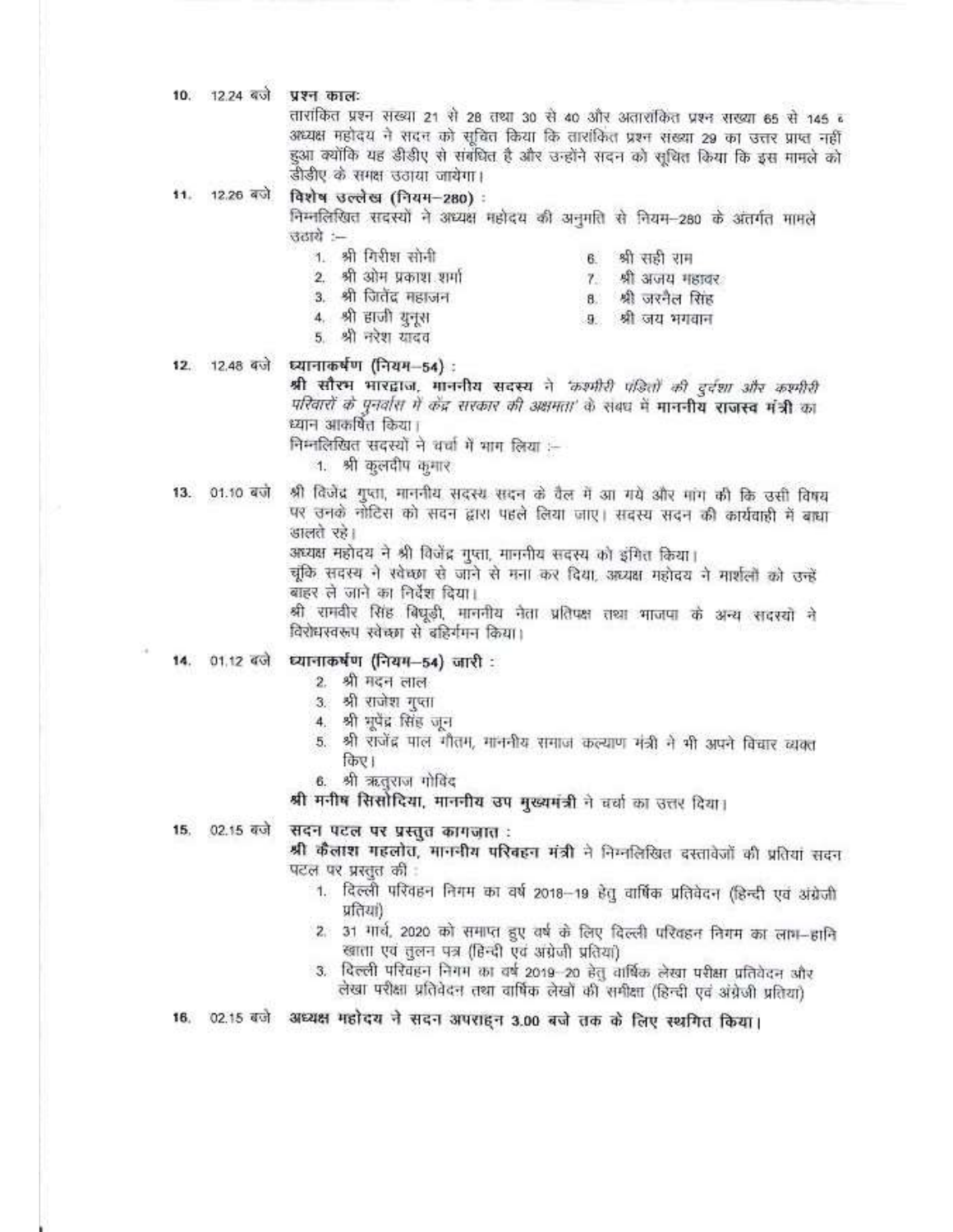17. 03.07 बजे सदन पुनः समवेत हुआ। अध्यक्ष महोदय पीठासीन हुए।

श्री अजेश यादव, माननीय सदस्य ने एमसीडी स्कूल, जे-ब्लॉक, जहांगीर पूरी, दिल्ली 18. 03.07 बजे की चारदीवारी को अवैध रूप से गिराकर कॉम्पेक्टर मशीन लगाने के संबंध में अध्यक्ष महोदय का ध्यान आकर्षित किया।

वार्षिक बजट (2022-23) पर चर्चाः 19. 03.08 बजे

श्री मनीष सिसोदिया, माननीय उप मुख्यमंत्री द्वारा दिनांक 26 मार्च, 2022 को प्रस्तुत वार्षिक बजट (2022-23) पर चर्चा प्रारम्भ हुई।

निम्नलिखित सदस्यों ने चर्चा में भाग लिया :-

1. श्री प्रवीण कुमार

2. श्रीमती राजकुमारी ढिल्लो

3. श्री जय भगवान

4. श्री अनिल कुमार बाजपेयी

5. श्री भूपेंद्र सिंह जून

6. श्री सोमनाथ मारती

7. श्री अजय दत्त

8. श्री अजय महावर

9. श्री सही राम

10. श्री गोपाल राय, माननीय विकास मंत्री ने भी अपने विचार व्यक्त किए।

अध्यक्ष महोदय ने सदन की कार्यवाही मंगलवार. दिनांक 29 गार्थ, 2022 पूर्वाहन 20. 05.20 बजे 11.00 बजे तक के लिए स्थगित की।

दिल्ली 28 मार्च, 2022

राज कुमार सचिव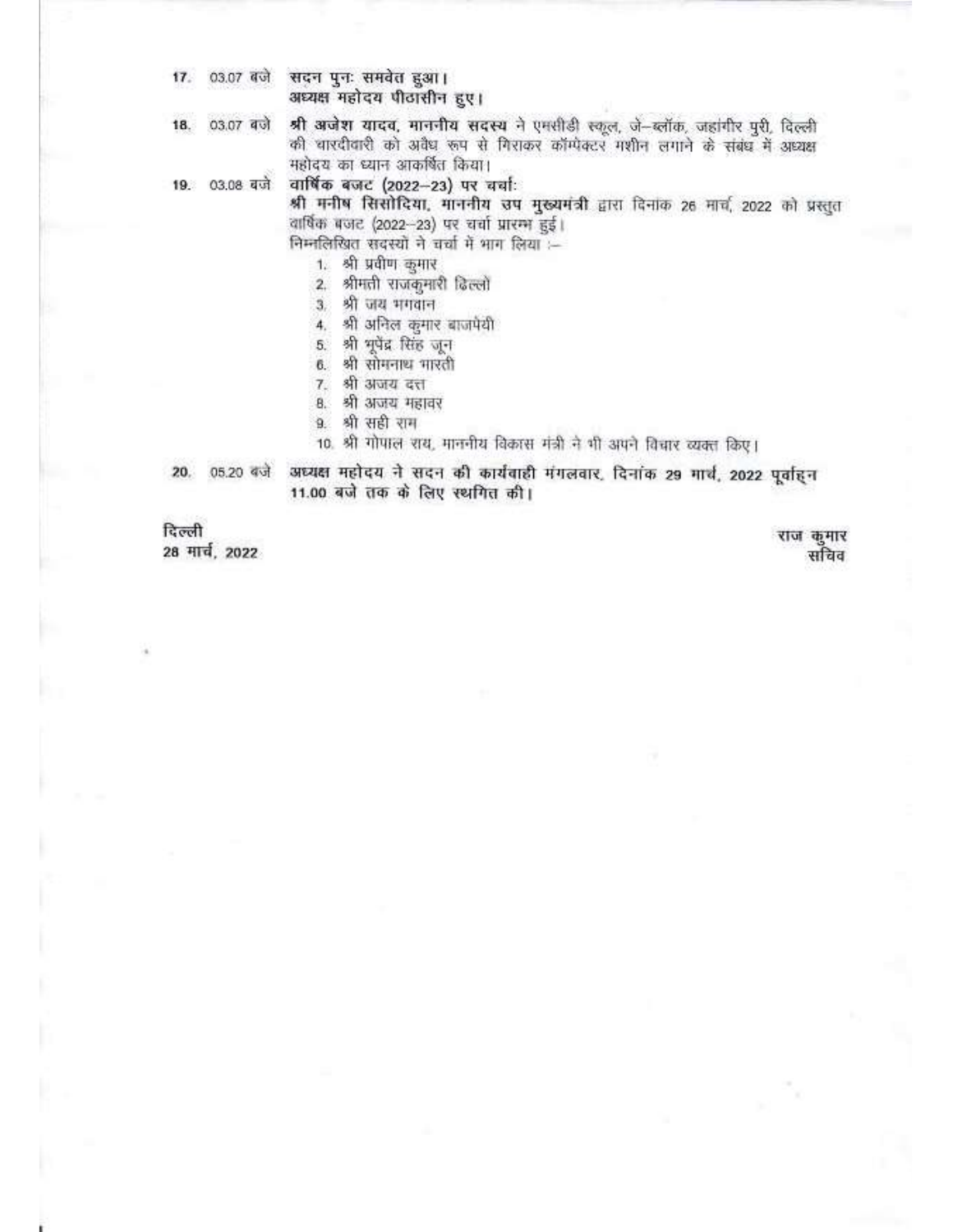## LEGISLATIVE ASSEMBLY NATIONAL CAPITAL TERRITORY OF DELHI Bulletin Part-I

# (Brief summary of proceedings) Monday, 28 March 2022 / 07 Chaitra 1944 (Saka)

#### No. 23 11.07 AM

#### Sh. Ram Niwas Goel, Hon'ble Speaker in-Chair

- 1. 11.08 AM Shri Mohinder Goyal, Hon'ble Member moved a censure Motion and demanded apology from the Opposition Members regarding statement given by Shri Adesh Kumar Gupta, BJP President, Delhi for using the unparliamentary and derogatory language by BJP Members on social Media against Hon'ble Chief Minister of Delhi. Uproar and sloganeering ensued. Members of Ruling Party entered the well of the House supporting the censure Motion. Counter sloganeering also made by Opposition Members.
- 2. 11.12 AM The Chair adjourned the House for 15 Minutes in view of the uproar in the House.

#### 3. 11.30 AM House reassembled. Hon'ble Speaker in-Chair.

4. 11.30 AM The Members of Ruling Party again trooped in the well of the House and raised anti BJP slogans. Some Members of Opposition stood on their seats in the House and raised slogans against the Hon'ble Chief Minister.

Pandemonium ensued in the House.

The Chair named Shri Jitender Mahajan, Shri Ajay Mahawar and Shri Anil Kumar Bajpai, Hon'ble Members of Opposition and asked them to leave the House for their indecorous conduct.

As these Members refused to leave,the Marshalls escorted them out of the House on the directions of the Chair.

#### 5. 11.33 AM The Chair adjourned the House in view of the continued pandemonium in the House.

- 6. 12.02 PM House reassembled. Hon'ble Speaker I n-Chair.
- 7. 12.02 PM Shri Mohinder Goyal, Hon'ble Member made a brief statement on the censure motion.

Shri Naresh Balyan, Hon'ble Member expressed his views and seconded the censure Motion.

Shri Ramvir Singh Bidhuri, Hon'ble Leader of Opposition also expressed his views.

8. 12.20 PM Shri Ramvir Singh Bidhuri, Hon'ble Leader of Opposition requested the Chair to allow Shri Jitender Mahajan, Shri Ajay Mahawar and Shri Anil Kumar Bajpai, Hon'ble Members of BJP to attend proceedings of the House. The Chair allowed with the advice that Members concerned should maintain decorum in the House. Shri Jitender Mahajan, Shri Ajay Mahawar and Shri Anil Kumar Bajpai, Hon'ble

Members resumed their seats in the House.

9. 12.22 PM The Chair put the censure Motion before the House. Shri Ramvir Singh Bidhuri, Hon'ble Leader of Opposition and other Members of Opposition walked out in protest.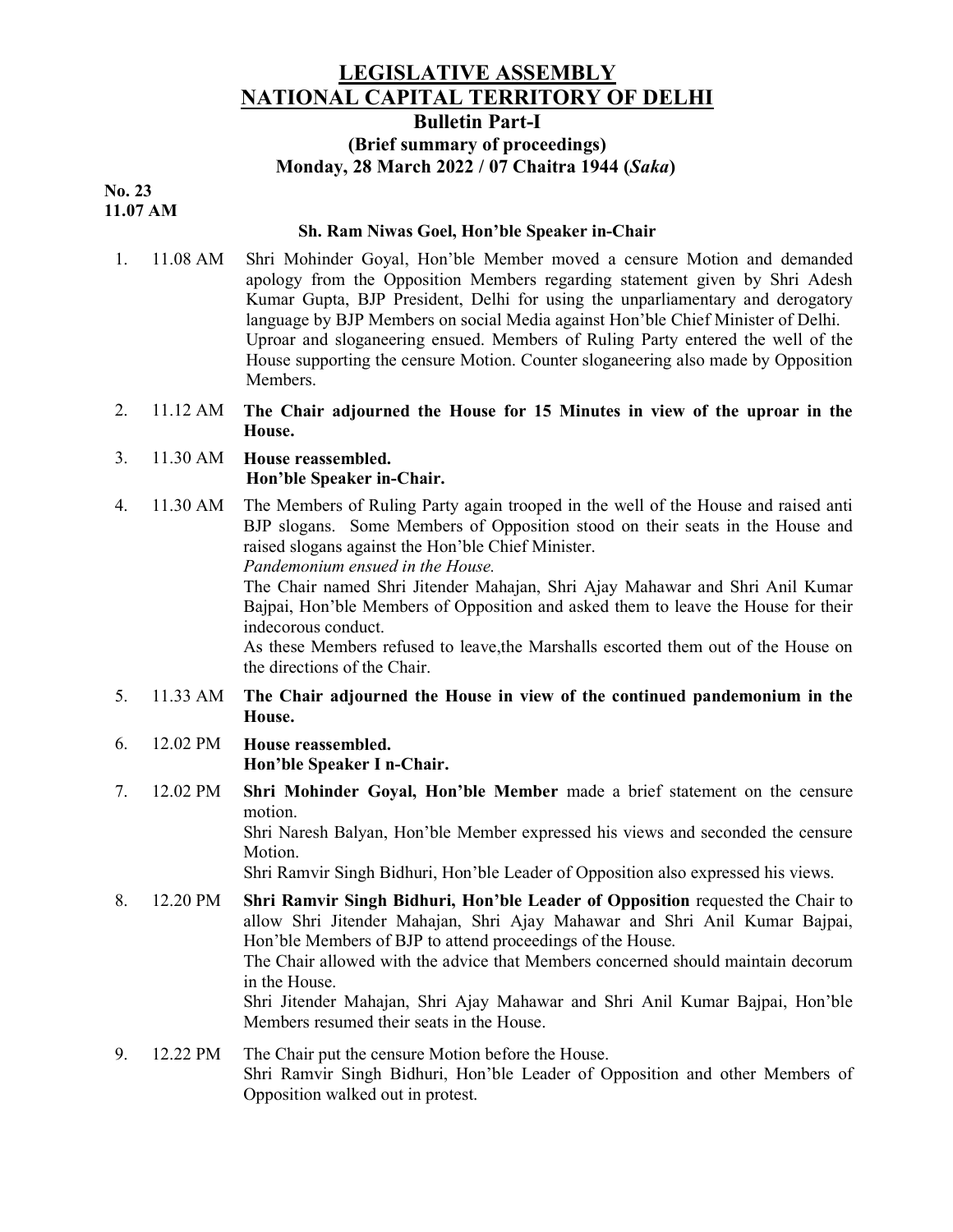## 10. 12.24 AM Question Hour :

Replies to Starred Questions No. 21 to 28 and 30 to 40 & Un-Starred Questions Nos. 65 to 145 were laid on the table of the House. The Chair informed the House that reply to SQ-29 was not received as it related to DDA and informed the House that it will be taken up with DDA.

#### 11. 12.26 PM Special Mention (Rule-280) :

The following Members raised matters under Rule-280 with the permission of the Chair.

- 1. Shri Girish Soni
- 2. Shri Om Prakash Sharma 3. Shri Jitender Mahajan
- 6. Shri Sahi Ram
- 7. Shri Ajay Mahawar

9. Shri Jai Bhagwan

- 8. Shri Jarnail Singh
- 4. Shri Haji Yunus
- 5. Shri Naresh Yadav

### 12. 12.48 PM Calling Attention (Rule-54) :

Shri Saurabh Bharadwaj, Hon'ble Member called the attention of Hon'ble Minister of Revenue regarding plight of Kashmiri Pandits and inability of Central Government to rehabilitate Kashmiri families.

The following Members participated in the discussion :

- 1. Shri Kuldeep Kumar
- 13. 01.10 PM Shri Vijender Gupta, Hon'ble Member of BJP entered the well of the House and demanded that his Notice on the same subject be taken up first by the House. The Member continued to disturb the proceedings of the House.

The Chair named Shri Vijender Gupta, Hon'ble Member.

As the Member refused to withdraw voluntarily, the Chair directed the Marshalls to escort him out.

Shri Ramvir Singh Bidhuri, Hon'ble Leader of Opposition and other Members of BJP subsequently withdrew voluntarily in protest.

#### 14. 01.12 PM Calling Attention (Rule-54) continued :

- 2. Shri Madan Lal
- 3. Shri Rajesh Gupta
- 4. Shri Bhupender Singh Joon
- 5. Shri Rajendar Pal Gautam, Hon'ble Minister of Social Welfare also expressed his views.
- 6. Shri Rituraj Govind

Shri Manish Sisodia, Hon'ble Deputy Chief Minister replied to the discussion.

## 15. 02.15 PM Papers laid on the Table:

Shri Kailash Gahlot, Hon'ble Minister of Transport laid copies of the following on the Table of the House

- i. Annual Report for the year 2018-19 of Delhi Transport Corporation (Hindi & English).
- ii. Profit & Loss Account and Balance Sheet for the year ending 31.03.2020 of Delhi Transport Corporation (Hindi & English).
- iii. Annual Audit Report & Review for the Audit Report and Annual accounts of Delhi Transport Corporation for the year 2019-20 (Hindi & English).

#### 16. 02.15 PM The Chair adjourned the House till 03:00 PM.

## 17. 03.07 PM House reassembled. Hon'ble Speaker in-Chair.

18. 03.07 PM Shri Ajesh Yadav, Hon'ble Member drew attention of the Chair regarding installation of Compactor machine in the MCD school, J-Block, Jahangir Puri, Delhi by demolishing its boundary wall illegally.